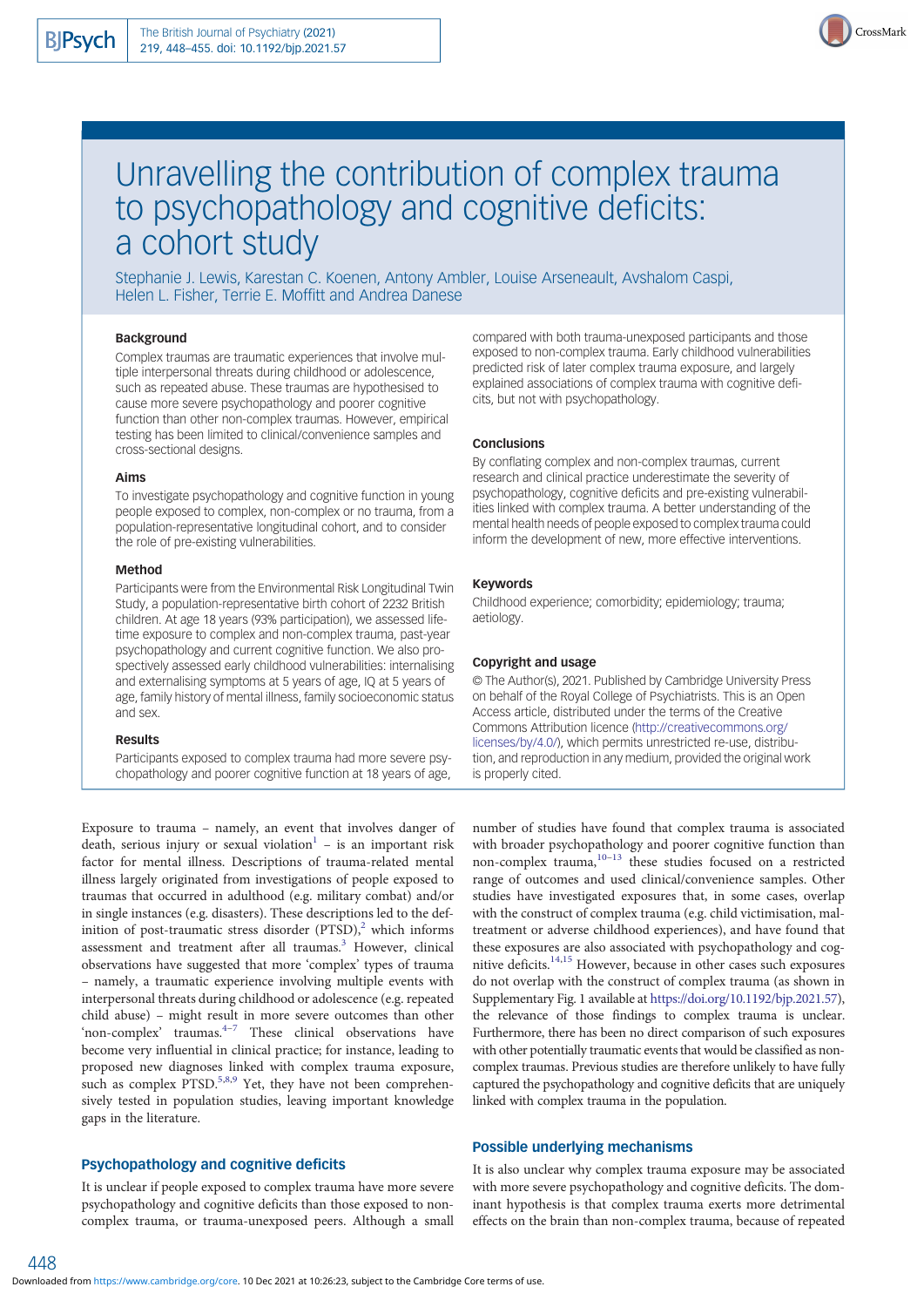activation of the stress response during sensitive developmental periods, giving rise to more severe psychopathology and cognitive deficits.[16](#page-7-0) An alternative hypothesis is that individuals exposed to complex trauma have greater pre-existing vulnerability, which may confound the associations of complex trauma with psycho-pathology and cognitive deficits.<sup>[15](#page-7-0)</sup> Although experimental research using animal models has shown that early-life stress can have causal effects on later behaviours, most human research undertaken to test the translational validity of these findings has been cross-sectional, lacking pre-trauma assessments or genetically sensitive designs needed to investigate the role of pre-existing vulnerabilities.<sup>[17](#page-7-0)</sup> A small number of studies of victimisation have tested for confounding by pre-existing vulnerabilities, using longitudinal methods that accounted for pre-victimisation measures or twin designs that accounted for genetic and family-wide environmental factors, and have found mixed results.<sup>14,15,18,19</sup> However, no studies of complex trauma have assessed the role of pre-existing vulnerabilities to date.

In this study, we aimed to address these knowledge gaps. To better understand psychopathology and cognitive deficits linked with complex trauma, we investigated differences across a broad range of measures of psychopathology and cognitive function in young people exposed to complex, non-complex and no trauma, in a large population-representative cohort of twins. To explore the origins of these presentations, we investigated the role of preexisting vulnerabilities measured prospectively in early childhood, and undertook twin-difference analyses.

#### Method

#### Sample

Participants were members of the Environmental Risk (E-Risk) Longitudinal Twin Study, which tracks the development of a birth cohort of 2232 British children. The sample was drawn from a larger birth register of twins born in England and Wales in 1994– 1995.<sup>[20](#page-7-0)</sup> Full details about the sample are reported elsewhere.<sup>[21](#page-7-0)</sup> Briefly, the E-Risk sample was constructed in 1999–2000, when 1116 families (93% of those eligible) with same-sex 5-year-old twins participated in home visit assessments. This sample comprised 56% monozygotic (MZ) and 44% dizygotic (DZ) twin pairs; sex was evenly distributed within zygosity (49% male). Families were recruited to represent the UK population of families with new-borns in the 1990s, on the basis of residential location throughout England and Wales and mother's age. Teenaged mothers with twins were overselected to replace high-risk families who were selectively lost to the register through non-response. Older mothers having twins via assisted reproduction were underselected to avoid an excess of well-educated older mothers. The study sample represents the full range of socioeconomic conditions in the UK, as reflected in the families' distribution on a neighbourhood-level socioeconomic index (called ACORN (A Classification of Residential Neighbourhoods), developed by CACI Inc. for commercial use in Great Britain):<sup>22</sup> 25.6% of E-Risk families live in 'wealthy achiever' neighbourhoods compared with 25.3% nationwide; 5.3% live in 'urban prosperity' neighbourhoods compared with 11.6% nationwide; 29.6% live in 'comfortably off' neighbourhoods compared with 26.9% nationwide; 13.4% live in 'moderate means' neighbourhoods compared with 13.9% nationwide; and 26.1% live in 'hard-pressed' neighbourhoods compared with 20.7% nationwide. E-Risk underrepresents 'urban prosperity' neighbourhoods because such households are likely to be childless.

Follow-up home visits were conducted when the children were aged 7 (98% participation), 10 (96% participation), 12 (96% participation) and 18 (93% participation) years. Home visits at ages 5, 7, 10 and 12 years included assessments with participants and their mother (or primary care-taker); the home visit at age 18 years included interviews only with participants. Each twin participant was assessed by a different interviewer. There were 2066 children who participated in the E-Risk assessments at age 18 years, and the proportions of MZ (55%) and male same-sex (47%) twins were almost identical to those found in the original sample at age 5 years. The average age of the twins at the time of assessment was 18.4 years (s.d. 0.36); all interviews were conducted after their 18th birthday. The study sample at age 18 years was equally distributed across all deciles of the Index of Multiple Deprivation 2015, which measures relative levels of deprivation in small areas in England (Supplementary Fig. 2). There were no differences between those who did and did not take part at age 18 years, in terms of socioeconomic status assessed when the cohort was initially defined ( $\chi^2$  = 0.86, P = 0.65), internalising or externalising symptoms at age 5 years ( $t = 0.40$ ,  $P = 0.69$  and  $t = 0.41$ ,  $P = 0.68$ , respectively) or IO scores at age 5 years  $(t = 0.98, P = 0.33)$ .

We assert that all procedures contributing to this work comply with the ethical standards of the relevant national and institutional committees on human experimentation and with the Helsinki Declaration of 1975, as revised in 2008. All procedures were approved by the Joint South London and Maudsley and the Institute of Psychiatry Research Ethics Committee (reference 1997/122). Parents gave written informed consent, and twins gave assent between 5–12 years and then written informed consent at age 18 years.

### Trauma exposure

Trauma exposure was assessed at age 18 years, during private interviews. Participants were asked whether they had been exposed to trauma during their lifetime, according to DSM-5 PTSD criterion  $A<sup>1</sup>$  $A<sup>1</sup>$  $A<sup>1</sup>$  Participants who reported trauma exposure were then asked to describe the traumas they had experienced. We reviewed these descriptions, alongside information gathered in the Juvenile Victimization Questionnaire, Second Revision, adapted as a clinical interview, $^{23}$  $^{23}$  $^{23}$  to identify participants who had been exposed to complex trauma and non-complex trauma. We defined complex trauma exposure as (a) a traumatic experience that involved (b) multiple events that were (c) interpersonal assaults or threats and (d) occurred in childhood or adolescence. These criteria were selected because they have been consistently highlighted as key elements for the definition of complex trauma in previous literature, supported by evidence suggesting that each criterion considered alone is associated with psychopathology or cognitive deficits. $4-7$  $4-7$  $4-7$ Examples of complex traumas included repeated child abuse, severe bullying and witnessing neighbourhood violence. Participants were classified as having experienced non-complex trauma if they were exposed to trauma that involved a single event or non-interpersonal events only (i.e. their experience met criterion (a), but not all other criteria needed to indicate complex trauma exposure in their lifetime). Examples of non-complex traumas included a one-off assault, an accident and learning about the sudden death of a parent. Two mutually exclusive groups of trauma-exposed participants were therefore formed. Further details are provided in Supplementary Table 1 and Supplementary Fig. 1. Trauma dossiers for each trauma-exposed participant were coded to indicate complex or non-complex trauma exposure by two psychiatrists (interrater reliability of coding for trauma-exposed participants:  $\kappa = 0.86$ ). Of all participants with available data, 9.1% (188/2064) reported complex trauma, 21.7% (448/2064) reported non-complex trauma and 0.3% (6/2064) reported trauma but declined to provide a description (excluded from these analyses).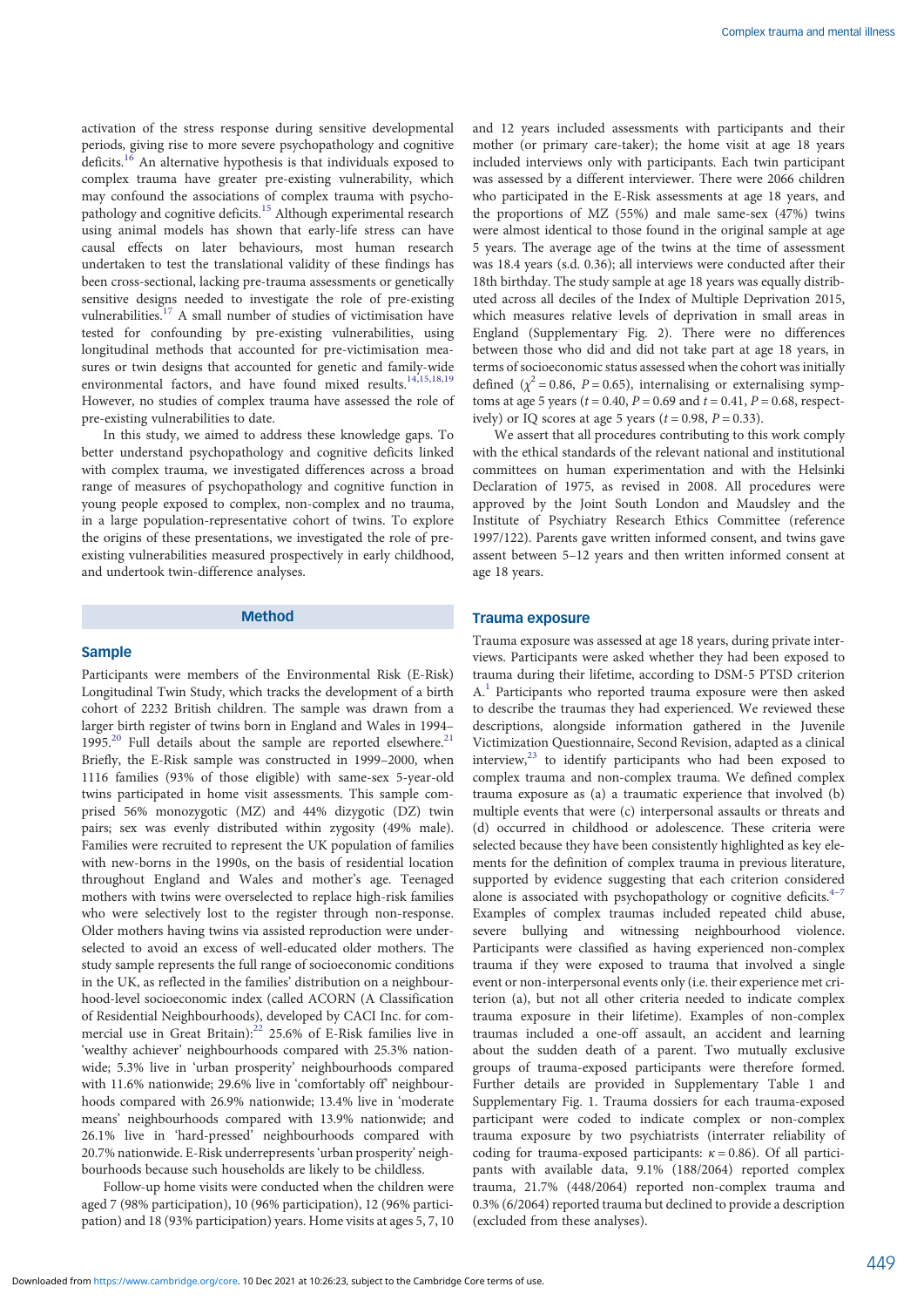# <span id="page-2-0"></span>Psychopathology

We focused on a measure of general psychopathology, 'p', which was derived by fitting a bi-factor model to 11 symptom scales (PTSD, major depressive disorder, generalised anxiety disorder, disordered eating, attention-deficit hyperactivity disorder (ADHD), conduct disorder, alcohol dependence, cannabis dependence, nicotine dependence, psychotic symptoms and prodromal symptoms) obtained from data collected during interviews conducted at age 18 years, about psychopathology in the previous year.<sup>[14](#page-7-0)</sup> Scores were scaled to a mean of 100 and s.d. of 15. To investigate more specific and clinically relevant measures of psychopathology, we also considered the count and occurrence of nine psychiatric disorders (PTSD, major depressive disorder, generalised anxiety disorder, ADHD, conduct disorder, alcohol dependence, cannabis dependence, nicotine dependence and psychotic symptoms) in the previous year, assessed during interviews conducted at age 18 years. Details are provided in Supplementary Table 1.

## Cognitive function

We focused on a measure of general intelligence, IQ, which was tested at age 18 years, using a short version of the Wechsler Adult Intelligence Scale, Fourth Edition.<sup>[24](#page-7-0)</sup> To investigate more specific aspects of cognitive function, we also considered executive function and processing speed, assessed with subtests of the Cambridge Neuropsychological Test Automated Battery<sup>25</sup> (including rapid visual information processing (RVP), spatial working memory (SWM) and spatial span subtests) at age 18 years. Scores were scaled to a mean of 100 and s.d. of 15, and reverse-coded for tests where lower scores indicate better cognitive functioning, so that for all measures of cognitive function lower scores indicate poorer functioning. Details are provided in Supplementary Table 1.

## Early childhood vulnerabilities

Participants were prospectively assessed for early childhood characteristics: internalising and externalising symptoms at age 5 years, IQ score at age 5 years, proportion of family members with a history of mental illness, family socioeconomic status and sex (measures described in Supplementary Table 1). These characteristics were selected for this analysis a priori, to comprehensively capture vulnerabilities known to be associated with trauma exposure, psychopathology and cognitive deficits, $26-28$  $26-28$  $26-28$  which might therefore confound observed associations. Because most trauma-exposed participants reported that their most upsetting trauma occurred during adolescence (age  $\geq$ 12 years: 529/635 total, 141/187 complex, 388/ 448 non-complex trauma-exposed), and because very-early-life events are unlikely to have been recalled during the trauma interview, these characteristics likely capture pre-trauma vulnerabilities.

## Statistical analysis

To investigate psychopathology and cognitive deficits linked with complex and non-complex trauma in young people, we compared participants exposed to complex trauma or non-complex trauma with trauma-unexposed participants. Additionally, to investigate psychopathology and cognitive deficits uniquely linked with complex trauma within trauma-exposed individuals, we compared participants exposed to complex trauma with those exposed to non-complex trauma.

First, we tested group differences in psychopathology and cognitive function. Next, to map possible confounding factors for the observed associations, we tested whether participants with greater early childhood vulnerability were at higher risk of complex or non-complex trauma exposure. Then, to examine possible confounding effects in the associations of traumas with psychopathology and cognitive deficits, we tested group differences in psychopathology and cognitive function and covaried early childhood vulnerabilities. All of these analyses used generalised estimating equation regression models, accounting for clustering within families. Additionally, we tested whether unobserved genetic or family-wide environmental factors accounted for psychopathology or cognitive deficits linked to complex or non-complex traumas, by examining whether differences in trauma exposure were



Fig. 1 Trauma exposure and psychopathology. Psychopathology is described in terms of the (a) mean score of 'p', general psychopathology, (b) mean count of psychiatric disorders and (c) prevalence of psychiatric disorders in participants exposed to no trauma ( $n = 1413-1422$ ), noncomplex trauma ( $n = 447-448$ ) and complex trauma ( $n = 185-188$ ). Error bars indicate 95% confidence intervals, with robust s.e. accounting for clustering within families. ADHD, attention-deficit hyperactivity disorder; PTSD, post-traumatic stress disorder.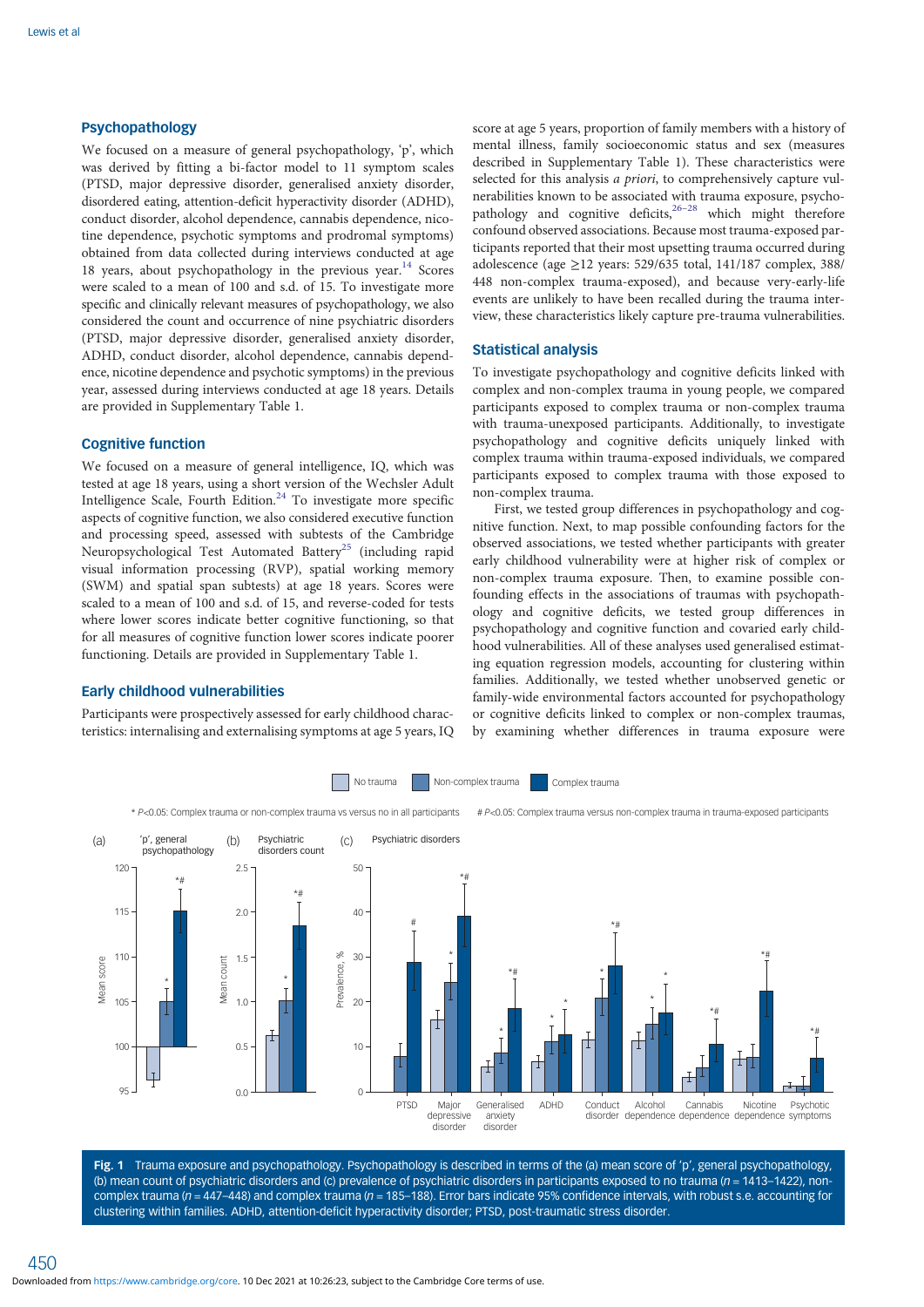<span id="page-3-0"></span>

Fig. 2 Trauma exposure and cognitive function. Cognitive function is described in terms of the mean scores of (a) IQ, (b) executive function and (c) processing speed measures in participants exposed to no trauma ( $n = 1407-1414$ ), non-complex trauma ( $n = 444-447$ ) and complex trauma  $(n = 185-188)$ . Error bars indicate 95% confidence intervals, with robust s.e. accounting for clustering within families. RVP, rapid visual information processing; SWM, spatial working memory; WAIS-IV, Wechsler Adult Intelligence Scale, Fourth Edition.

correlated with differences in 'p' or IQ score within twin pairs. Further details are provided in the Supplementary Methods.

# Results

#### Is complex trauma exposure associated with more severe psychopathology?

We first examined group differences in general psychopathology, 'p', at age 18 years ([Fig. 1\(a\)](#page-2-0)). Compared with trauma-unexposed participants, those exposed to complex trauma had higher scores of 'p' (regression coefficient  $\beta$  = 16.49, 95% CI 13.97–18.96), and so did those exposed to non-complex trauma ( $\beta$  = 8.16, 95% CI 6.72–9.60). Within trauma-exposed participants, those exposed to complex trauma had higher scores of 'p' than participants exposed to non-complex trauma ( $β = 9.30$ , 95% CI 6.47-12.12).

We then considered specific psychiatric disorders [\(Fig. 1\(b\)](#page-2-0) and  $1(c)$ ). Compared with trauma-unexposed participants, those exposed to complex trauma had more psychiatric disorders and were more likely to experience each psychiatric disorder assessed. In addition, compared with trauma-unexposed participants, those exposed to non-complex trauma had more psychiatric disorders and were more likely to experience major depressive disorder, generalised anxiety disorder, ADHD, conduct disorder and alcohol dependence. Within trauma-exposed participants, those exposed to complex trauma had more psychiatric disorders and were more likely to experience PTSD, major depressive disorder, generalised anxiety disorder, conduct disorder, cannabis dependence, nicotine dependence and psychotic symptoms than participants exposed to non-complex trauma.

### Is complex trauma exposure associated with poorer cognitive function?

We first examined group differences in general intelligence, determined by IQ score, at age 18 years (Fig. 2(a)). Compared with trauma-unexposed participants, those exposed to complex trauma had lower IQ scores ( $β = -2.46$ , 95% CI −4.48 to −0.44). However,

participants exposed to non-complex trauma did not have significantly lower IQ scores than those not exposed to trauma ( $\beta$  = 0.94, 95% CI −0.39 to 2.27). Within trauma-exposed participants, those

| Table 1 Associations between early childhood vulnerabilities and<br>trauma exposure    |                                            |
|----------------------------------------------------------------------------------------|--------------------------------------------|
|                                                                                        | <b>RRR (95% CI)</b>                        |
| No trauma as base of dependent variable<br>Complex trauma                              |                                            |
| Internalising symptoms at age 5 years                                                  | $1.31(1.13 - 1.51)$                        |
| Externalising symptoms at age 5 years<br>IQ at age 5 years                             | $1.28(1.12 - 1.48)$<br>$0.95(0.82 - 1.10)$ |
| Proportion of family members with a history of<br>mental illness                       | $1.42(1.19 - 1.68)$                        |
| Lower family socioeconomic status at age 5 years<br>Female sex                         | $1.75(1.42 - 2.15)$<br>$1.75(1.25 - 2.45)$ |
| Non-complex trauma                                                                     |                                            |
| Internalising symptoms at age 5 years                                                  | $0.96(0.85 - 1.08)$                        |
| Externalising symptoms at age 5 years<br>IQ at age 5 years                             | $1.05(0.94 - 1.18)$<br>$0.99(0.89 - 1.11)$ |
| Proportion of family members with a history of<br>mental illness                       | $1.20(1.07 - 1.35)$                        |
| Lower family socioeconomic status at age 5 years<br>Female sex                         | $1.01(0.87 - 1.16)$<br>$0.98(0.78 - 1.23)$ |
| Non-complex trauma as base of dependent variable<br>Complex trauma                     |                                            |
| Internalising symptoms at age 5 years                                                  | $1.37(1.16 - 1.62)$                        |
| Externalising symptoms at age 5 years                                                  | $1.22(1.04 - 1.42)$                        |
| IQ at age 5 years                                                                      | $0.95(0.81 - 1.13)$                        |
| Proportion of family members with a history of<br>mental illness                       | $1.18(0.97 - 1.42)$                        |
| Lower family socioeconomic status at age 5 years<br>Female sex                         | $1.74(1.38 - 2.19)$<br>$1.79(1.23 - 2.59)$ |
| Unodiusted relative rick ratios (DDD) with OEM, confidence intensals are presented for |                                            |

Unadjusted relative risk ratios (RRR) with 95% confidence intervals are presented for associations between early childhood vulnerabilities and trauma exposure in all participants (n = 2004–2058). We provide results of multinomial models with no trauma as the base of the dependent variable, and with non-complex trauma as the base of the dependent variable (results for no trauma over non-complex trauma have been omitted, as the more meaningful results for non-complex trauma over no trauma have been provided). Early childhood vulnerabilities measured on a continuous scale had been standardised to a mean of 0 and s.d. of 1 (internalising and externalising symptoms at age 5 years, IQ at age 5 years and proportion of family members with a history of mental illness). Bold text signifies P < 0.05.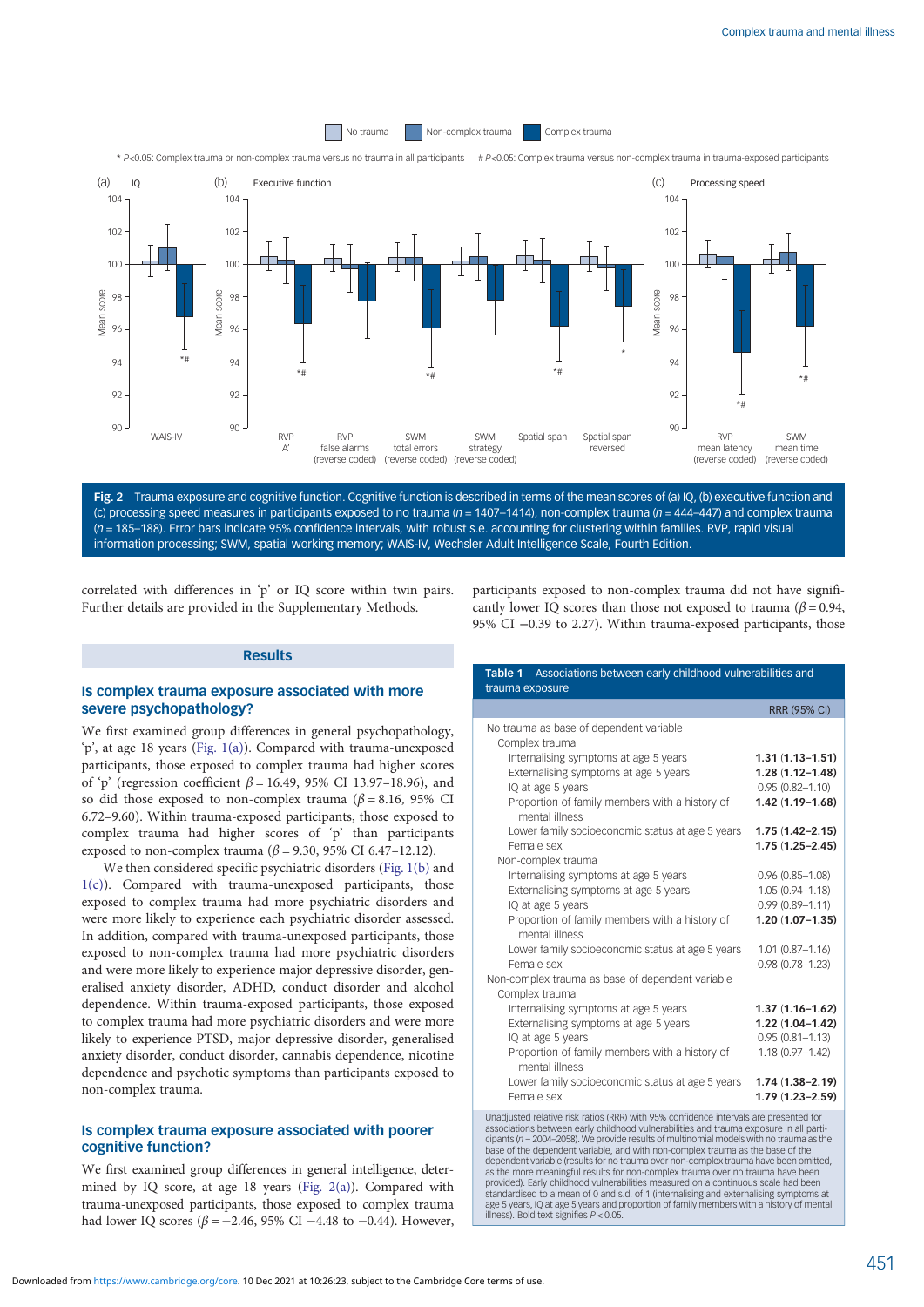

#### $\rightarrow$  Univariable models  $\rightarrow$  Multivariable models

Fig. 3 Associations between trauma exposure and psychopathology, including controlling for early childhood vulnerabilities. (a) Linear regression coefficients (β), (b) incidence rate ratios and (c) odds ratios with 95% confidence intervals (bars) are presented for associations between trauma exposure and psychopathology in all participants (n = 1965–1990), i.e. those exposed to complex trauma versus no trauma (column 1) and non-complex trauma versus no trauma (column 2); and in trauma-exposed participants ( $n = 613-620$ ), i.e. those exposed to complex trauma versus non-complex trauma (column 3). We present results from univariable (unadjusted) models (lighter colour), and multivariable models adjusted for the effects of early childhood vulnerabilities (darker colour). Dashed lines are lines of no difference. ADHD, attention-deficit hyperactivity disorder; IRR, incidence rate ratio; PTSD, post-traumatic stress disorder.

exposed to complex trauma had lower IQ scores than participants exposed to non-complex trauma ( $\beta$  = −4.55, 95% CI −6.89 to −2.20).

We then considered executive function and processing speed [\(Fig. 2\(b\)](#page-3-0) and [2\(c\)](#page-3-0)). Compared with trauma-unexposed participants, those exposed to complex trauma had poorer functioning on several measures of executive function (RVP A', SWM errors, spatial span and spatial span reversed) and on both measures of processing speed. However, participants exposed to non-complex trauma did not have significantly different scores on measures of these cognitive functions compared with participants not exposed to trauma. Within trauma-exposed participants, those exposed to complex trauma had poorer functioning on several measures of executive function (RVP A', SWM errors and spatial span) and on both measures of processing speed than participants exposed to non-complex trauma.

# Is greater early childhood vulnerability associated with higher risk of complex trauma exposure?

Most of the a priori selected early childhood vulnerabilities were associated with complex trauma exposure over no trauma exposure. In contrast, the only early vulnerability significantly associated with non-complex trauma exposure over no trauma exposure was family history of mental illness. Likewise, most early vulnerabilities were associated with complex trauma exposure over non-complex trauma exposure ([Table 1](#page-3-0)).

# Do early childhood vulnerabilities account for psychopathology linked to complex trauma?

452

We found that early childhood vulnerabilities did not explain the associations of complex or non-complex trauma exposure with

psychopathology. The association between complex trauma (versus no trauma) and 'p' did not substantially change after accounting for all early childhood vulnerabilities ( $\beta$  reduced in magnitude by 7.0% and remained statistically significant) (Fig. 3(a) column 1, and Supplementary Table 2(a)). Similarly, the association between non-complex trauma (versus no trauma) and 'p' did not substantially change after early childhood vulnerabilities were taken into account ( $\beta$  reduced in magnitude by 2.9% and remained statistically significant) (Fig.  $3(a)$  column 2, and Supplementary Table 2(a)). Within trauma-exposed participants, the association between complex trauma (versus non-complex trauma) and 'p' did not substantially change after accounting for early childhood vulnerabilities (β reduced in magnitude by 15.5% and remained statistically significant) (Fig. 3(a) column 3, and Supplementary Table 2(a)). Twin analyses found consistent results. Within pairs of twins who grew up in the same family environment and share some (DZ twins) or all (MZ twins) of their genetic material, participants exposed to complex trauma had higher scores of 'p' than their co-twin not exposed to complex trauma. This indicates that complex trauma is associated with 'p' independent of family environment and genetic risk (Supplementary Table 3). When considering the count and occurrence of psychiatric disorders, similar results were also found (Fig. 3(b) and  $3(c)$  columns 1–3, and Supplementary Table 2(b) and 2(c)).

# Do early childhood vulnerabilities account for cognitive deficits linked to complex trauma?

We found that early childhood vulnerabilities largely accounted for the associations of complex trauma with lower IQ score and poorer executive function, but not the associations with slower processing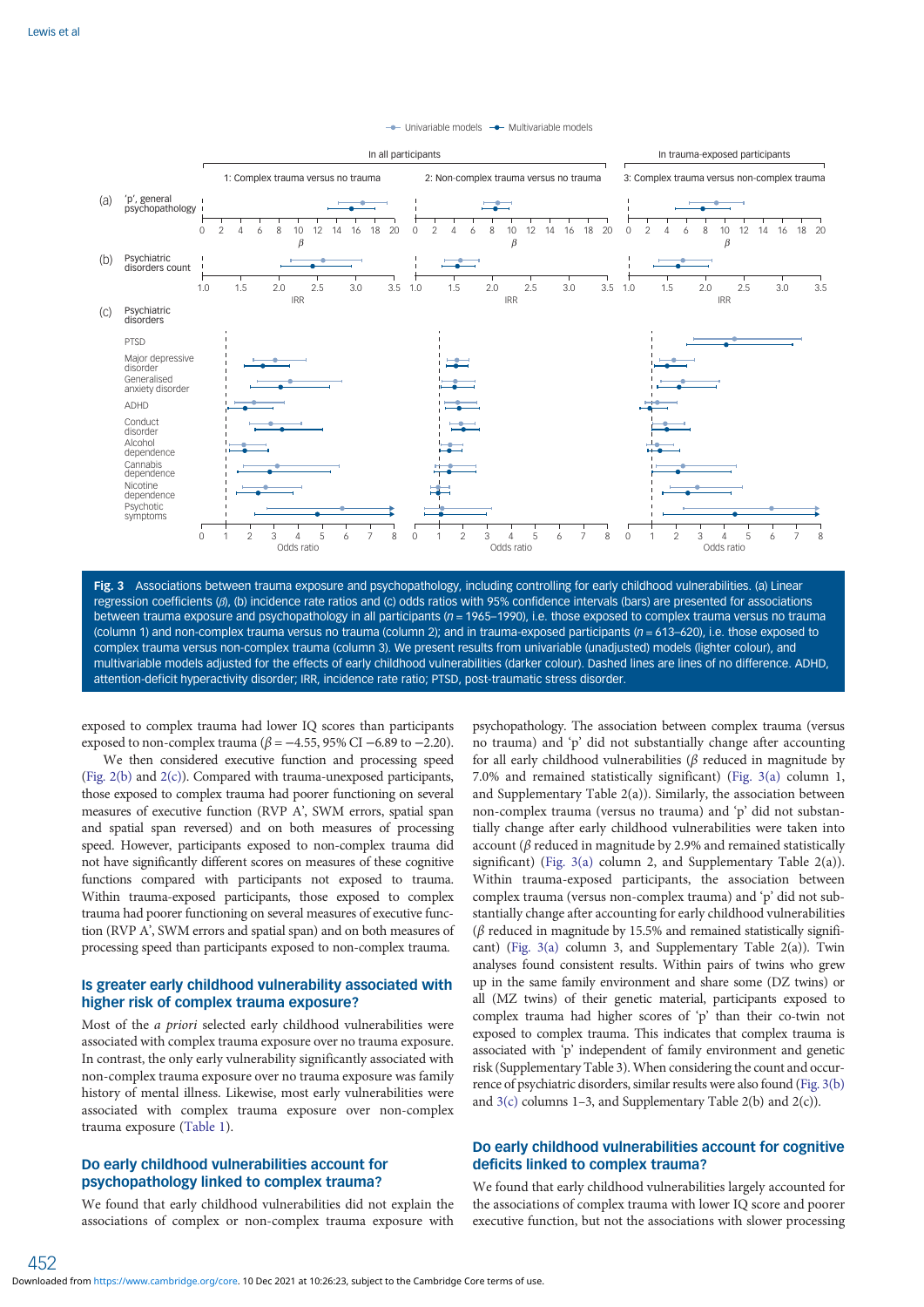#### - Univariable models - Multivariable models



Fig. 4 Associations between trauma exposure and cognitive function, including controlling for early childhood vulnerabilities. Linear regression coefficients (β) with 95% confidence intervals (bars) are presented for associations between trauma exposure and cognitive function in all participants (n = 1973–1983), i.e. those exposed to complex trauma versus no trauma (column 1) and non-complex trauma versus no trauma (column 2); and in trauma-exposed participants (n = 614–618), i.e. those exposed to complex trauma versus non-complex trauma (column 3). We present results from univariable (unadjusted) models (lighter colours), and multivariable models adjusted for the effects of early childhood vulnerabilities (darker colours). Dashed lines are lines of no difference. RVP, rapid visual information processing; SWM, spatial working memory; WAIS-IV, Wechsler Adult Intelligence Scale, Fourth Edition.

speed. The association between complex trauma (versus no trauma) and IQ score was substantially attenuated after early childhood vulnerabilities were taken into account ( $\beta$  reduced in magnitude by 63.6% and became statistically non-significant) (Fig. 4(a) column 1, and Supplementary Table 4(a)). As in unadjusted analyses, non-complex trauma (versus no trauma) was not associated with IQ score after accounting for early childhood vulnerabilities (Fig. 4(a) column 2, and Supplementary Table 4(a)). Within trauma-exposed participants, the association between complex trauma (versus non-complex trauma) and IQ score was substantially attenuated after accounting for early childhood vulnerabilities ( $\beta$  reduced in magnitude by 54.1% and became statistically non-significant) (Fig. 4(a) column 3, and Supplementary Table 4(a)). Twin analyses found consistent results. Within twin pairs who grew up in the same family environment and share genetic material, complex trauma was not correlated with IQ score. This suggests that family environment and genetic factors likely explain the associations observed at the individual level (Supplementary Table 5). When considering executive function and processing speed, early childhood vulnerabilities accounted for the associations of complex trauma (versus no trauma) with some measures of executive function (RVP A', SWM errors and spatial span reversed), but not processing speed (Fig. 4(b) and 4(c) column 1, and Supplementary Table  $4(b)$  and  $4(c)$ ). Finally, within traumaexposed participants, early childhood vulnerabilities accounted for the associations of complex trauma (versus non-complex trauma) with some measures of executive function (RVP A' and SWM errors), but not processing speed (Fig. 4(b) and 4(c) column 3, and Supplementary Table  $4(b)$  and  $4(c)$ ).

#### **Discussion**

We found that young people exposed to complex traumas had more severe psychopathology and poorer cognitive function compared with trauma-unexposed peers and those exposed to non-complex traumas. Although their psychopathology was considerably more severe, their cognitive deficits were relatively modest on average. Early childhood vulnerabilities had an important role in these presentations, as they predicted later exposure to complex trauma and largely explained the associations between complex trauma and cognitive deficits. Nevertheless, psychopathology remained associated with complex trauma even after accounting for early childhood vulnerabilities. These findings from a large, population-based cohort strengthen and extend the limited empirical evidence in this area, $10-13$  $10-13$  and caution that conflating complex and non-complex traumas in research and clinical practice has likely led to an underestimation of psychopathology, cognitive deficits and pre-existing vulnerabilities linked with complex trauma.

## Limitations

Our findings should be interpreted in light of some limitations. First, lifetime trauma exposure was measured by retrospective self-report at age 18 years, when psychopathology and cognitive function were also assessed. As such, it is possible that our results partly reflect common method bias. However, these findings based on self-reported complex trauma are consistent with those from studies of victimisation measured prospectively or through informants, $14,15$  suggesting that common method bias is unlikely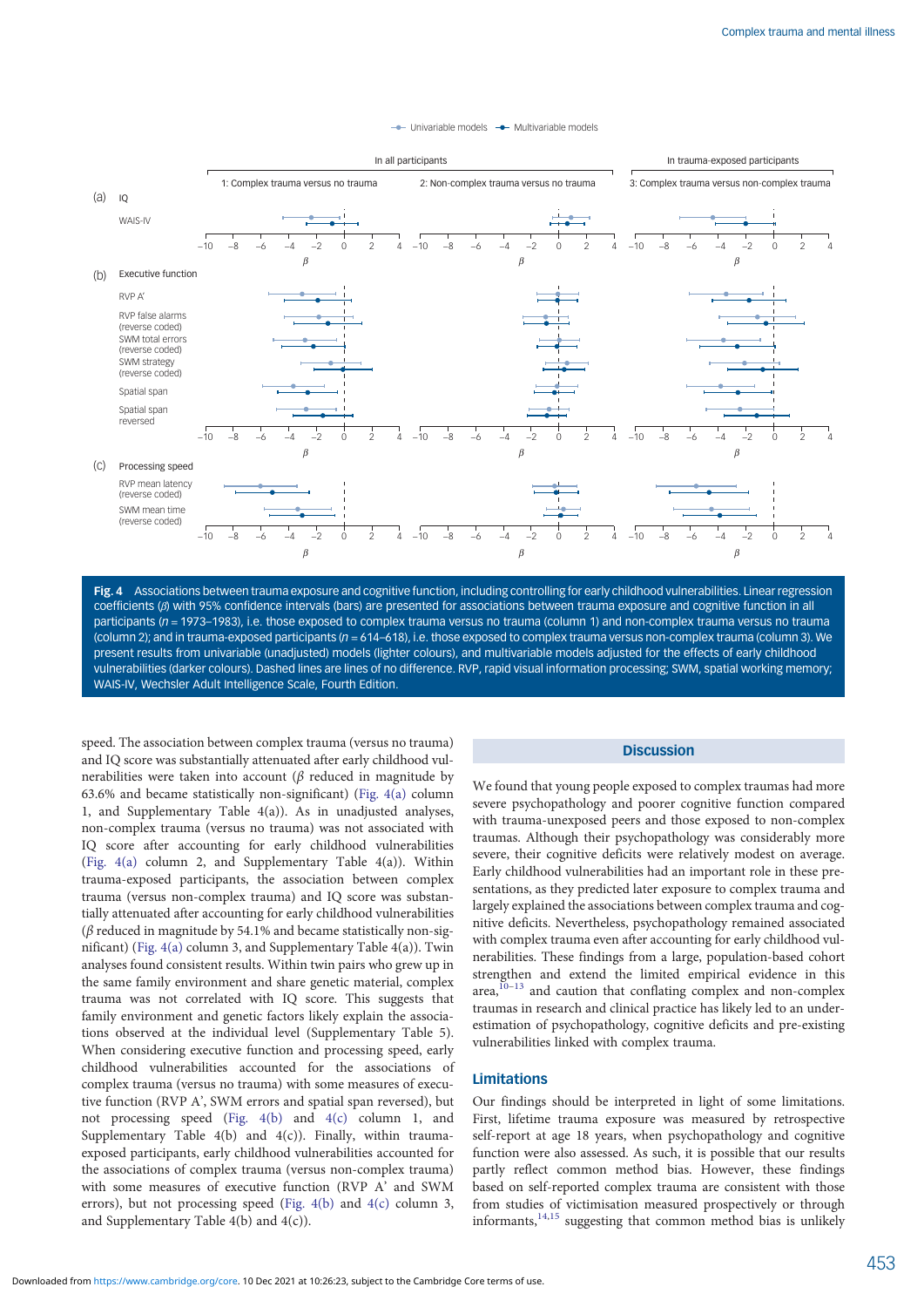to fully explain our results. Regardless of the underlying mechanisms, our findings suggest that self-reports of complex trauma can pragmatically be used to identify a group of individuals with greater mental health needs than peers reporting non-complex trauma or no trauma. Second, our findings may only be valid within the boundaries of our measures. For example, complex traumas in pre-school years (unlikely to be retrospectively recalled and possibly masked by our adjustment for vulnerabilities at age 5 years) or complex trauma types not observed in our study (e.g. living in conflict areas) may have different sequelae. Furthermore, it is unclear if patterns similar to the ones described here would apply to other aspects of psychopathology (e.g. complex PTSD, personality disorders or autism spectrum disorders) or cognitive functions (e.g. reward or threat processing) not included in our study. Third, findings from our twin sample might not generalise to singletons. However, the prevalence of trauma and psychiatric disorders and the strength of the associations observed in our sample are similar to those found in samples of singletons,<sup>[29](#page-7-0)</sup> supporting the generalisability of our results. Despite these limitations, our findings have implications for research and clinical practice.

#### Implications

454

Our findings demonstrate that individuals exposed to complex trauma have greater mental health needs than those exposed to non-complex trauma, since they experience more severe psychopathology and poorer cognitive function. These findings may reflect qualitative differences between complex and non-complex trauma as originally proposed, $4-7$  $4-7$  $4-7$  or may reflect quantitative differences where complex traumas are at the upper end of a trauma continuum, for instance because of high severity or frequency. Nevertheless, underappreciation of these differences in trauma research and clinical practice has likely led to underrecognition of the greater mental health needs of people exposed to complex traumas. Research that further explores these differences will therefore be valuable to better understand and address trauma-related mental health needs.

Individuals exposed to non-complex trauma have less severe psychopathology than those exposed to complex trauma, but they nevertheless have more severe psychopathology than trauma-unexposed peers. The higher risk of psychopathology in people exposed to non-complex trauma is not limited to PTSD, as originally implied, $4\frac{4}{7}$  $4\frac{4}{7}$  $4\frac{4}{7}$  $4\frac{4}{7}$  but extends across several internalising and externalising disorders. Furthermore, because non-complex trauma has higher prevalence than complex trauma, non-complex trauma contributes to a large number of cases of trauma-related psychopathology in the population.

To map the broad mental health needs of people exposed to trauma, and particularly complex trauma, it is therefore necessary to undertake comprehensive assessments that evaluate wideranging psychopathology and cognitive deficits, both in research and clinical practice. Furthermore, research is needed to understand how to address these needs most effectively, including investigating whether broader treatment approaches might be more helpful than standard treatments, and whether these might be more useful for individuals exposed to complex trauma compared with those exposed to non-complex trauma. Such treatments might involve phase-based approaches that target symptoms sequentially,  $30,31$  or trans-diagnostic approaches that target common mechanisms underlying the cooccurrence of disorders.<sup>3</sup>

Our findings also indicate that pre-existing vulnerabilities predict complex trauma, but not non-complex trauma exposure, and largely explain associations between complex trauma and cognitive deficits. These findings challenge the hypothesis that complex trauma leads to effects on the brain detectable through cognitive deficits,<sup>[16](#page-7-0)</sup> and therefore warn against simplistic causal interpretations of associations in research and clinical case formulation.<sup>17</sup> Additionally, our findings indicate that pre-existing vulnerabilities do not explain psychopathology linked with complex trauma. These findings suggest that features of the trauma (e.g. nature, severity, recurrence or timing) or responses to the trauma (e.g. maladaptive cognitions, behavioural coping strategies or emotion processing) could lead to psychopathology. Further research that provides a better understanding of these underlying mechanisms could inform the development of new, more effective interventions for mental illness in people exposed to complex trauma.<sup>17</sup>

Finally, our findings are consistent with our team's research on victimisation, $14,15$  $14,15$  $14,15$  suggesting that despite differences in these constructs (Supplementary Fig. 1), both capture exposures related to psychopathology and cognitive deficits, which have similar origins. These findings highlight the importance of reconciling nomenclature and measurement in these related fields to most effectively inform research and clinical progress.

Stephanie J. Lewis (D), MBBS, MRCPsych, Department of Child and Adolescent Psychiatry, Institute of Psychiatry, Psychology and Neuroscience, King's College London, UK; Karestan C. Koenen, PhD, Department of Epidemiology, Harvard T.H. Chan School of Public Health, USA; **Antony Ambler**, MSc, Social, Genetic and Developmental Psychiatry Centre, Institute of Psychiatry, Psychology and Neuroscience, King's College London, UK; **Louise Arseneault**, PhD, Social, Genetic and Developmental Psychiatry<br>Centre, Institute of Psychiatry, Psychology and Neuroscience, King's College London, UK<sub>:</sub> **Avshalom Caspi, PhD, Social, Genetic and Developmental Psychiatry Centre, Institute** of Psychiatry, Psychology and Neuroscience, King's College London, UK; Department of Psychology and Neuroscience, Duke University, USA; Department of Psychiatry and Behavioral Sciences, Duke University, USA; and Center for Genomic and Computational Biology[,](https://orcid.org/0000-0003-4174-2126) Duke University, USA; Helen L. Fisher D, PhD, Social, Genetic and Developmental Psychiatry Centre, Institute of Psychiatry, Psychology and Neuroscience, King's College London, UK; and ESRC Centre for Society and Mental Health, King's College London, UK; Terrie E. Moffitt, PhD, Social, Genetic and Developmental Psychiatry Centre, Institute of Psychiatry, Psychology and Neuroscience, King's College London, UK; Department of Psychology and Neuroscience, Duke University, USA; Department of Psychiatry and Behavioral Sciences, Duke University, USA; and Center for Genomic and Computational Biology, Duke University, USA; Andrea Danese D, MD, PhD, Department of Child and Adolescent Psychiatry, Institute of Psychiatry, Psychology and Neuroscience, King's College London, UK; Social, Genetic and Developmental Psychiatry Centre, Institute of Psychiatry, Psychology and Neuroscience, King's College London, UK; and National and Specialist CAMHS Clinic for Trauma, Anxiety, and Depression, South London and Maudsley NHS Foundation Trust, UK

Correspondence: Andrea Danese. Email: [andrea.danese@kcl.ac.uk](mailto:andrea.danese@kcl.ac.uk)

First received 8 Dec 2020, final revision 09 Apr 2021, accepted 13 Apr 2021

#### Supplementary material

To view supplementary material for this article, please visit <https://doi.org/10.1192/bjp.2021.57>.

#### Data availability

E-Risk study data is available to researchers upon successful application for access, according to the E-Risk study governance processes (eriskstudy.com).

### Acknowledgements

We are grateful to the study mothers and fathers, the twins and their teachers for their participation, and to members of the E-Risk team for their dedication, hard work and insights. We thank the Young Person's Mental Health Advisory Group from the National Institute for Health Research Maudsley Biomedical Research Centre at South London and Maudsley NHS Foundation Trust and King's College London for their feedback, which helped shape these research plans. We are also grateful to Dr Jia Ying Teng, who assisted with coding trauma variables.

## Author contributions

S.J.L. and A.D. formulated the research questions and designed the analysis plan. K.C.K., L.A. A.C., H.L.F. and T.E.M. contributed to the analysis plan. S.J.L. coded the trauma variables and analysed the data. A.A. checked the analysis for reproducibility. S.J.L. and A.D. drafted the manuscript. All authors assisted with interpretation, commented on drafts of the manuscript and approved the final version.